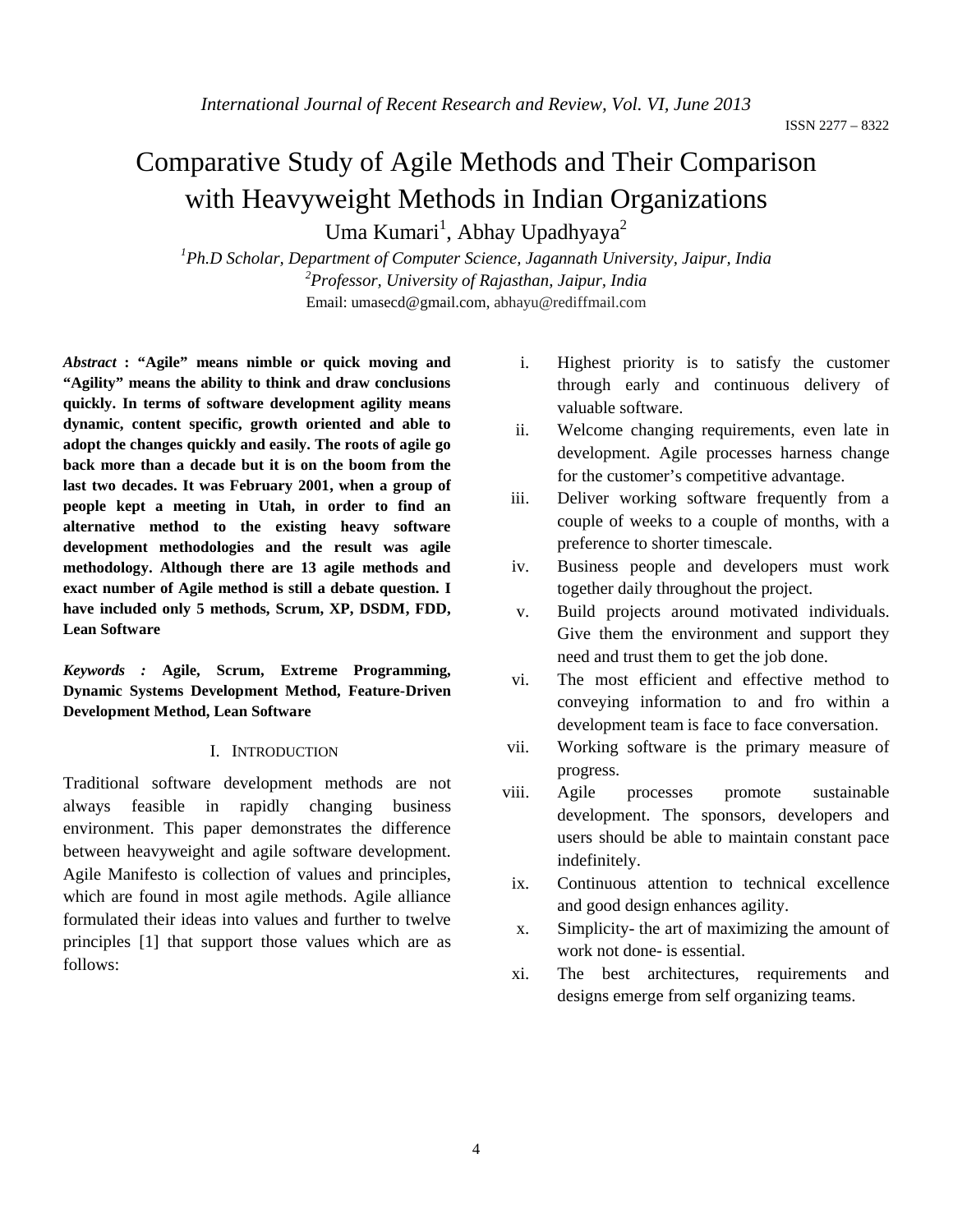xii. At regular intervals the team reflects on how to become more effective, then tunes and adjusts its behavior accordingly.

Values of Agile Manifesto are given below:

- i. Individuals and interactions over processes and tools.
- ii. Working software over comprehensive documentation.
- iii. Customer collaboration over contract negotiation.
- iv. Responding to change over following a plan.

#### II. CHARACTERISTICS OF AGILE

Agile consists of following characteristics:

- i. Modularity
- ii. Incremental development
- iii. Team composition
- iv. People oriented
- v. Cooperative
- vi. Collaborative and communicating working style
- vii. Maintaining the Integrity of the Specifications
- viii. Lightness

#### III. SCRUM

Scrum is huddled mass of players engaged with each other to get a job done. Scrum for software development came out of rapid prototyping community because they wanted a methodology that would support an environment in which the requirements were not only incomplete at the start, but also could change rapidly during development. Scrum introduces the ideas of flexibility, adaptability and productivity. Scrum concentrates on how the team members should function together in order to produce the system flexibility in constantly changing environment. The main idea of Scrum is that system development involves several environment and technical values (e.g. requirements, time frame, resources and technology) that are likely to change during the process. This made the development process unpredictable and complex, requiring flexibility of the system development process for it to be able to

respond to the changes. Scrum phases are introduced according to Schwaber [2].

## *A. Pre-game phase*

This phase includes two sub-phases: planning and architecture/high level design.

Planning includes the definition of the system being developed. A product backlog is created containing all the requirements that are currently known. The requirements can originate from the customer, sales and marketing division, customer support or software developers. The requirements are prioritized and effort needed for their implementation is estimated. The product Backlog list is constantly updated with new and more detailed items, as well as with more accurate estimations and priority orders.

In the architecture phase, the high level design of the system including the architecture is planned based on the current items in the product Backlog. In case of enhancement to existing system, the changes needed for implementing the Backlog items are identified along with the problem they may cause. A design meeting is held to go over the proposals for the implementations and decisions are made on the basis of this review.

## *B. The development phase*

This phase is called game phase is the agile part of scrum approach. This phase is treated as "black box" where unpredictable is expected. The different environment and technical variables (such as time frame, quality, requirements, resources, implementation technologies and tools and even development methods) identified in Scrum, which may change during the process are observed and controlled through various Scrum practices during the Sprints, of development phase. In the development phase, the system is developed in Sprints. Sprints are interactive cycles where the functionality is developed or enhanced to produce new increments. Each Sprint includes the traditional phases of system development. One Sprint is planned to last from one week to one month. There may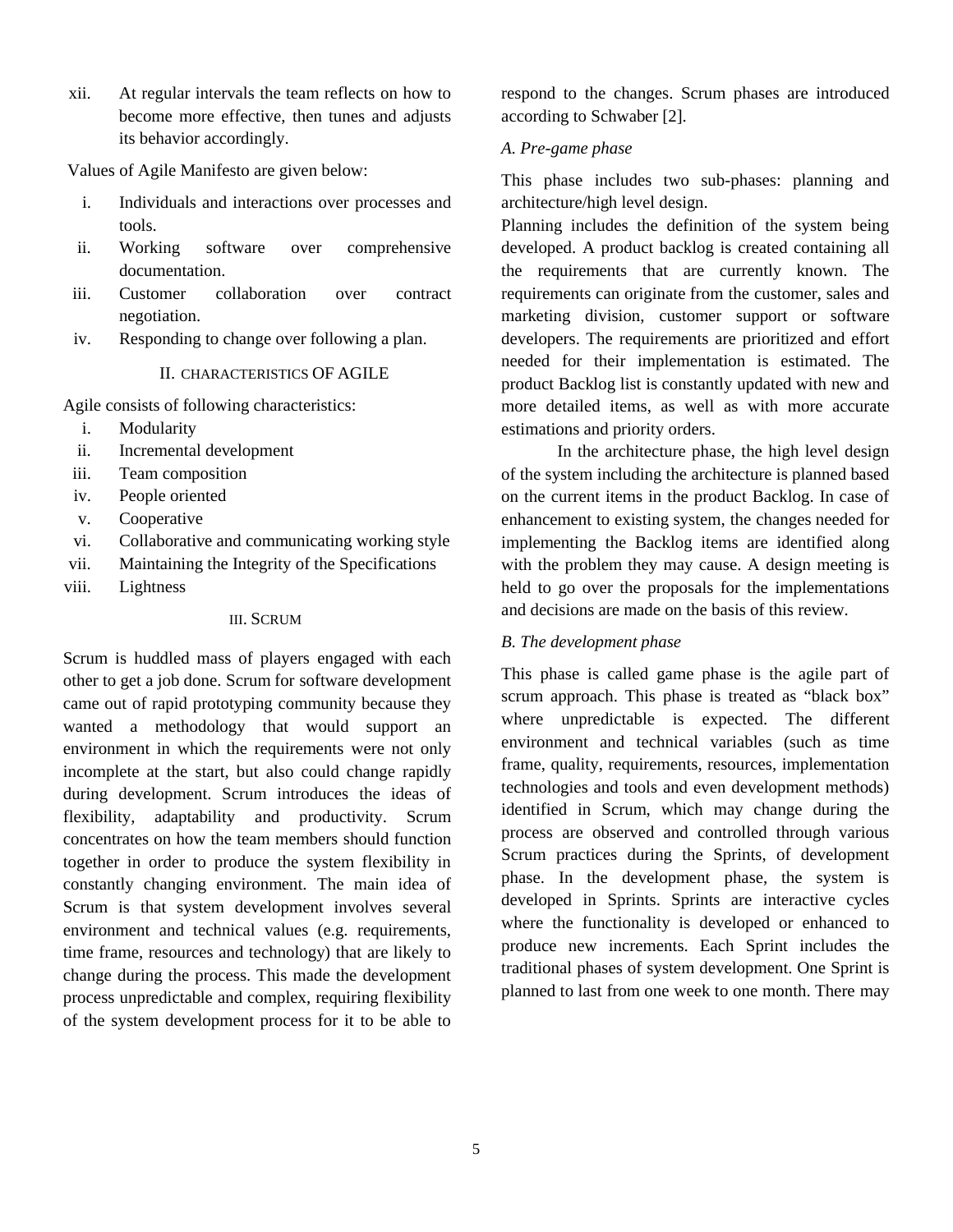be 3 to 8 Sprints in one system. Also there can be more than one team building the increment.

#### C. *The post game phase*

This phase contains the closure of the release. This phase is entered when an agreement has been made that the environmental variables such as the requirements are completed. In this case, no more items and issues can be found nor can any new ones be invented. The system is now ready for release and preparation for this is done during post-game phase, including the tasks such as integration, system testing and documentation.

## IV. EXTREME PROGRAMMING (XP)

Extreme Programming has evolved from the problems caused by the development cycles in traditional development models [3]. It first started as an opportunity to get job done with practices that had been found effective in software development processes. After a number of successful trials, XP methodology was developed on the key principles and practices used. The term 'extreme' comes from taking these commonsense principles and practices to extreme levels. The life cycle of XP consists of 5 phases:

## *A. Exploration phase*

In this phase the customers write out the story cards that they wish to be included in first release. Each story card describes a feature to be included into the program. At the same time the project team familiarize themselves with the tools, technology and practices they will be using in the project. The technology to be used will be tested and architecture possibilities for the system are explored by building a prototype of the system. The exploration phase takes time between weeks to a few months, depending largely on how familiar the technology is to programmers.

## *B. Planning phase*

This phase sets the priority order for the stories and agreement of the contents of the first small release. Programmers estimate the effort required by each story and schedule is then agreed upon. The time span of schedule of the first release doesn't take more than two months. Planning phase itself takes about few days.

## *C. Iteration to release*

This phase includes several iterations of the system before the first release. The schedule set in the planning stage is broken down to a number of iterations that will each take one to four weeks to implement. The first iteration creates a system with the architecture of the whole system. This is achieved by selecting the stories that will enforce building the structure for the whole system. The customer decides the stories to be selected for each iteration. The functional tests created by the customer are run at the end of each iteration. At the end of last iteration the system is ready for production.

## *D. The productionizing phase*

This phase requires extra testing and checking of the performance of the system before the system can be released to the customer. At this phase, new changes may still be found and the decision has to be made if they are included in the current release. During this phase, the iterations may need to be quickened from 3 weeks to 1 week. The postponed ideas and suggestions are documented for later implementations during maintenance phase.

## *E. Maintenance phase*

After the first release is produced for customer use, the XP project must both keep the system in the production running while also producing new iterations. In order to do this, this phase has been introduced. Maintenance phase may require incorporating new people into the team and changing the team structure.

## *F. The death phase*

This phase is near when the customer has no longer any stories to be implemented. This requires that the system satisfies customer needs in other respects. This is the time in XP process when necessary documentation of the system is finally written as no more changes to the architecture, design or code are made. Death may also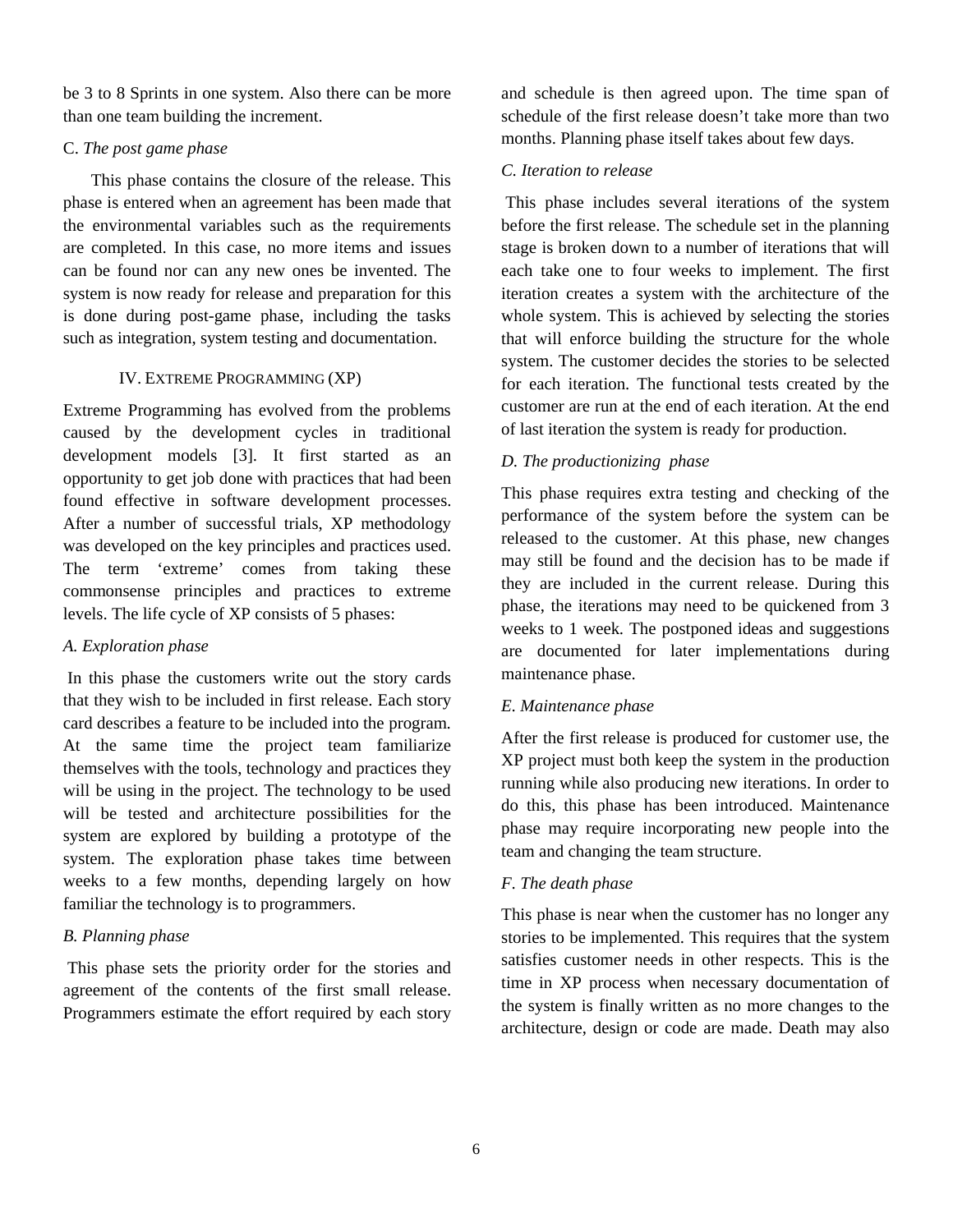occur if the system is not delivering the desired outcomes, or if it becomes too expensive for further development.

## V. DYNAMIC SYSTEMS DEVELOPMENT METHOD (DSDM)

DSDM is widely used in U.K. DSDM is a non-profit and non proprietary framework for RAD development, maintained by DSDM consortium [4]. DSDM provides a framework of controls for RAD, supplemented with guidance on how to efficiently use these controls. The fundamental idea behind DSDM is that instead of fixing the amount of functionality in a product, and then adjusting time and resources to reach that functionality, it is preferred to fix time and resources and then adjust the amount of functionality accordingly.

DSDM consists of 5 phases: Feasibility study, business study, functional model iteration, design and build iteration and implementation. The first two phases are sequential and done only once. In the last three phases, the actual developments are done which are iterative and incremental. DSDM approaches iterations as timeboxes. A timebox lasts for a predefined period of time, and the iteration has to end within the timebox.

#### *A. Feasibility study phase*

It is where the suitability of DSDM for a given project is assessed. Judging by the type of project and most of all, organizational and people issues, the decision is made, whether to use DSDM or not. Two work products are prepared- a feasibility report and an outline plan for development. Optionally, a fast prototype can also be made if the business or technologies are not known well enough to be able to decide whether to proceed to the next phase or not. The feasibility study phase is not expected to take more than a few weeks.

#### *B. Business study*

It is the phase where essential characteristics of the business and technology are analyzed. The recommended approach is to organize workshops,

where a sufficient number of customer's experts are gathered to be able to consider all relevant facets of the system to be able to agree on the development priorities.

## *C. Functional model iteration phase*

It is the first iterative and incremental phase. In each iteration the contents and approach for itertations are planned [5]. The iteration goes through and results are analyzed for further iterations. Both analysis and coding are done, prototypes are build and experiences gained from them are used in improving the analysis models. The prototypes are not to be entirely discarded. A functional model is produced as an output containing the prototype code and analysis models. Testing is also continuing and essential part of this phase. There are four outputs in the phase. Prioritized function is the prioritized list of the function that is delivered at the need of the iteration. Functional prototyping review documents collect the user comments about the current increment, working as input for subsequent iterations. Non functional requirements are listed, mainly to be dealt within the next phase. Risk analysis of further development is important document in the function model iteration phase because from next phase onwards, encountered problem will be more difficult to address.

#### *D. Design and built iteration*

This is where the system is mainly built. The output is a tested system that fulfils at least the minimum agreed set of requirements. Further development is based on user's comment. The final implementation phase is where the system is transferred from development environment into actual production environment. Trainings are given to users and the system is handled over to them.

#### VI. FEATURE-DRIVEN DEVELOPMENT (FDD)

It does not cover the entire software development process, but focus on the design and building phase. FDD consists of 5 sequential processes.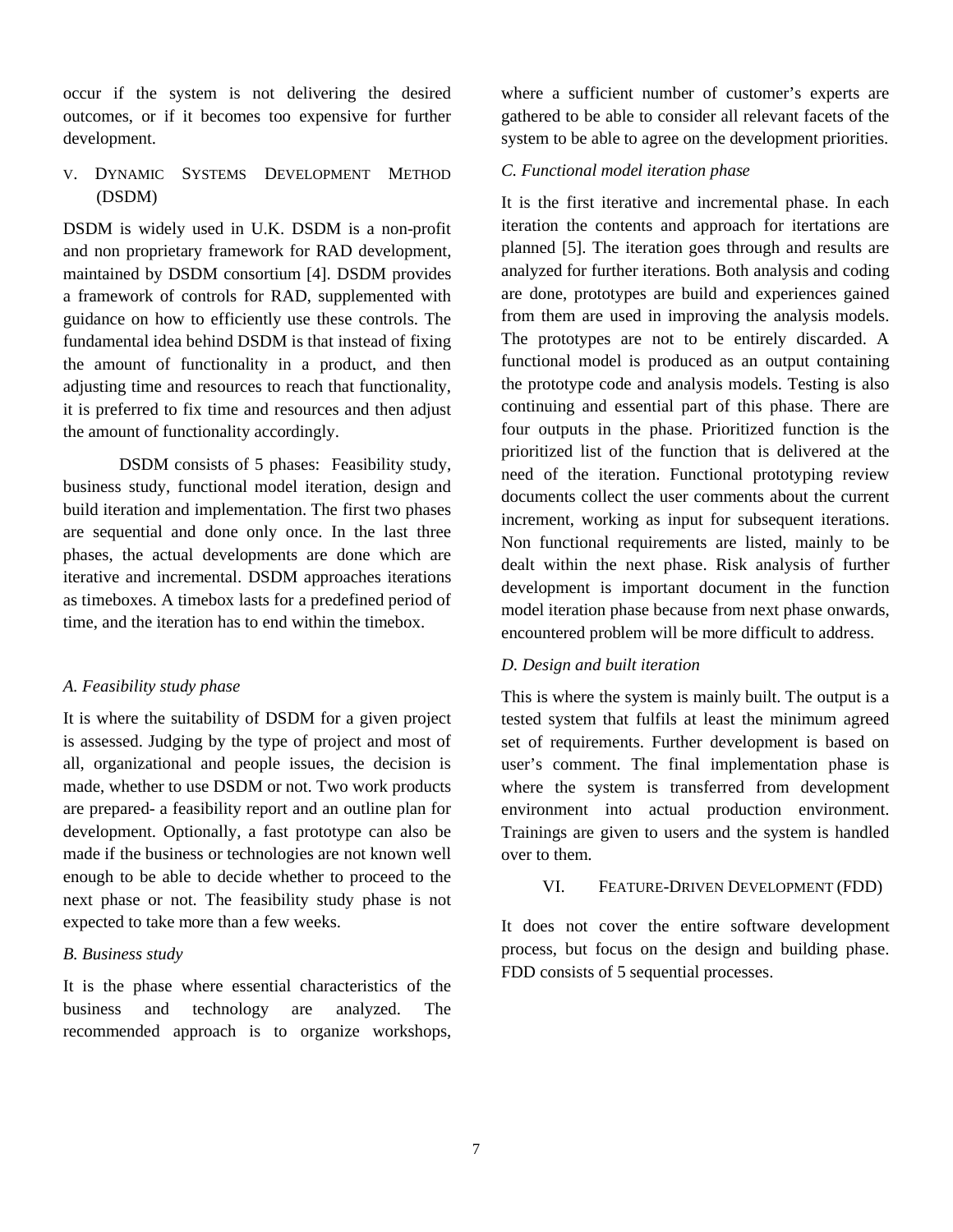#### *A. Develop an overall model phase*

In the beginning of this phase domain experts are already aware of the scope, context and requirements of the system to be built. Documented requirements such as use cases or functional specifications are likely to exist at this phase. After each walkthrough, a development team works in small group in order to produce object models for the domain area at hand. The development team then discusses and decides upon the appropriate object model for each domain areas.

#### *B. Build a feature list phase*

Walkthrough object models and existing requirement documentation give a good basis for building a comprehensive features list for the system being developed.

## *C. Plan by feature phase*

It includes creation of a high-level plan, in which the feature sets are sequenced according to their priority and dependencies and assigned to chief programmers. Further, the classes identified in the process are assigned to individual developers, i.e. class owners.

## *D. Design by feature and build by feature phase*

In this a small group of features are selected from the feature sets, and feature teams needed for developing the selected features are formed by the class owners. The design by feature and build by feature processes are iterative producers, during which the selected features are produced. One iteration should take few days to a maximum of two weeks.

#### VII. LEAN SOFTWARE

Lean Software Development helps software organizations to optimize their processes and production methods in order to deliver their products to the market much faster and with better quality. Lean puts main focus on people and communication. People who produce the software are respected and they communicate efficiently. It is more likely that they will

deliver good product and the final customer will be satisfied [6].

Lean Software Development subsequently gave birth to agile software Development methods and its main branches are Scrum and Crystal Clear. Lean Software Development is not a management or development methodology, but it offers principles that are applicable in any environment to improve software development.

Lean software development follows seven principles which are

- i. Eliminate Waste
- ii. Amplify learning
- iii. Decide as late as possible
- iv. Defer Commitment
- v. Deliver as fast as possible
- vi. Empower the team
- vii. Build integrity

## VIII. FEATURES AND DRAWBACKS OF DIFFERENT AGILE METHODS

Features and drawback of Scrum, XP, DSDM, FDD and Lean Software are as per given in the Table I.

## IX. DIFFERENCE BETWEEN AGILE AND HEAVYWEIGHT METHODS

Every method has its weakness and strengths, so depending upon need methodology is decided. Major factors that effect this selection can be categorized as per table II.

#### X. REFERENCES

- [1] Agile manifesto website online available at www.agilemanifesto.org
- [2] Schwaber Ken., & Beedle Mike,"Agile software development with Scrum"*,*Upper Saddle River, New Jersey, Prentice Hall, pp. 142.
- [3] Elssamadisy, A.(2001), XP on a large scale project-a developer's view, In M. Marchesi,G. Succi, D.Wells & Williams(Eds)," Exreme Programming prespectives", Addison –Wesley, pp.123.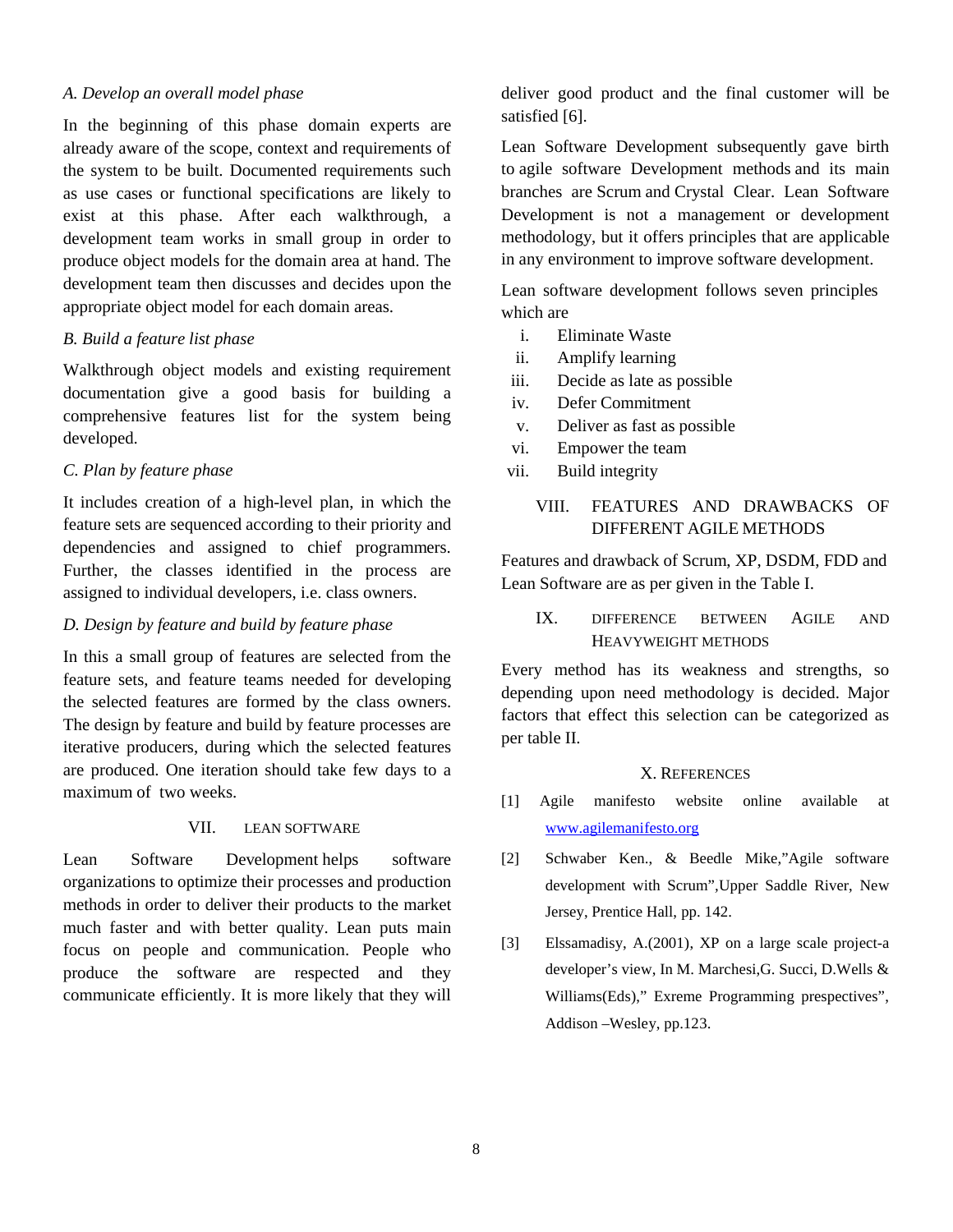- [4] Dynamic Systems Development Method (2nd ed.), Ashford Tesseract , DSDM\_Consortium (1995), pp. 239.
- [5] V. R. Basili and A. J. Turner, "Iterative Enhancement: A Practical Technique for Software Development," *IEEE Transactions on Software Engineering*, vol. 1, no. 4, pp. 266 - 270,1975.
- [6] M. Poppendieck and T. Poppendieck, *Lean Software Development Boston: Addison Welsey, 2003, pp. 203*
- [7] Glass, R. L. , "Agile Versus Traditional: Make Love, Not War!,", Cutter IT Journal 14(12): pp. 12– 18, 2001.
- [8] Adaptive Software Development: A Collaborative Approach to Managing Complex Systems, Highsmith, J.A., 2000 New York: Dorset House, ISBN 0-932633- 40-4, pp. 392.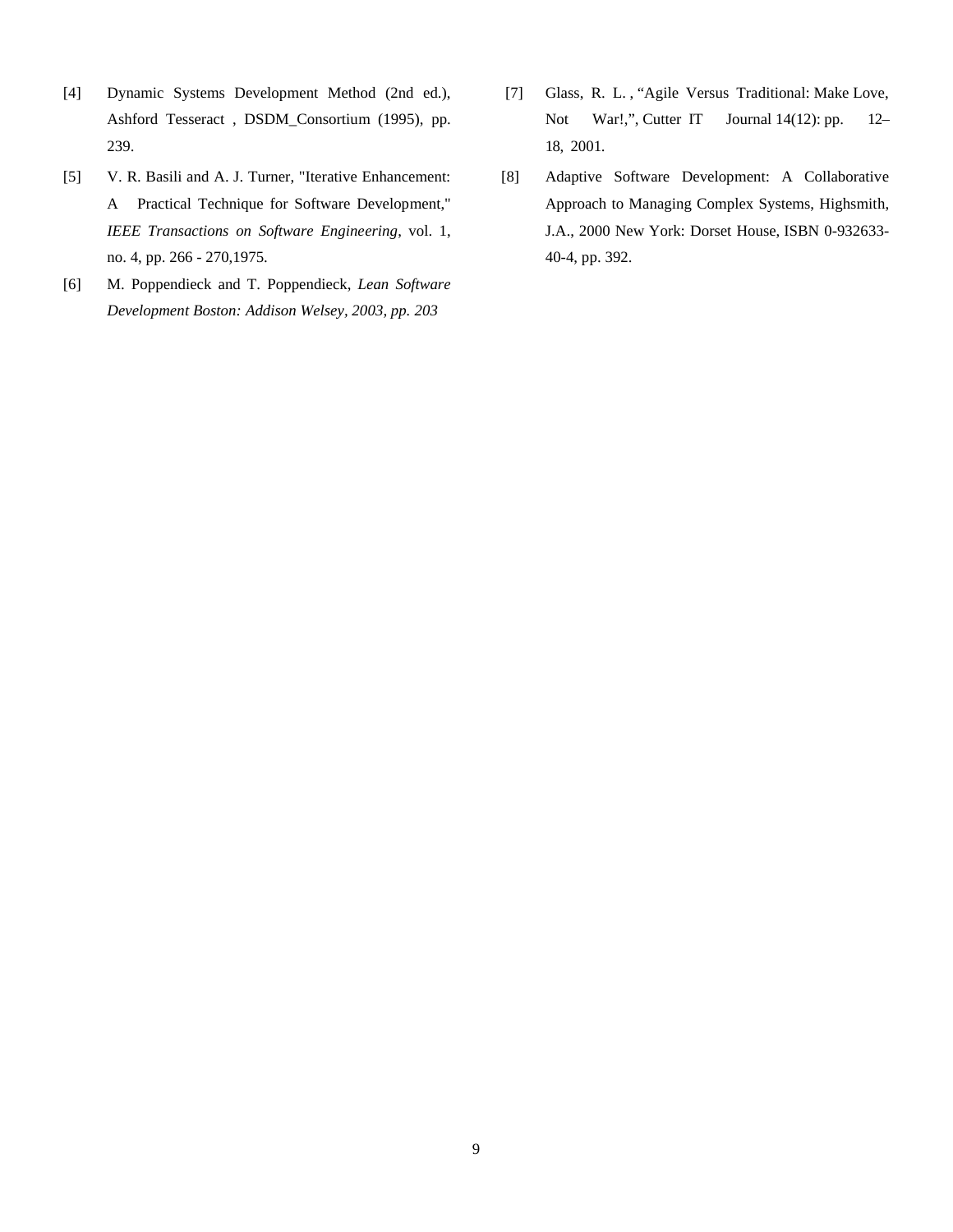| S. No            | <b>Method</b>    | <b>Features</b>                                                                                                                                                                                | <b>Drawbacks</b>                                                                                                                                        |
|------------------|------------------|------------------------------------------------------------------------------------------------------------------------------------------------------------------------------------------------|---------------------------------------------------------------------------------------------------------------------------------------------------------|
|                  | <b>Name</b>      |                                                                                                                                                                                                |                                                                                                                                                         |
| 1.               | Scrum            | Independent,<br>self-<br>organizing and small<br>development teams, 30<br>ay release cycle                                                                                                     | Integration<br>and<br>acceptance tests are<br>not detailed                                                                                              |
| $\overline{2}$ . | <b>XP</b>        | driven<br>Customer<br>development,<br>small<br>teams, daily builds                                                                                                                             | individual<br>While<br>practices are suitable<br>for many situations,<br>overall<br>view<br>and<br>management<br>practices<br>less<br>are<br>attractive |
| 3.               | <b>DSDM</b>      | Application<br>οf<br>controls to RAD, use<br>timeboxing<br>of<br>and<br><b>DSDM</b><br>empowered<br>First<br>teams.<br>truly<br>software<br>Agile<br>development method,<br>use of prototyping | While the method is<br>available<br>only<br>consortium members<br>have access to white<br>papers dealing with<br>actual use of the<br>method.           |
| 4.               | <b>FDD</b>       | 5 step process, object<br>oriented<br>component<br>based<br>development,<br>method<br>simplicity,<br>design and implement<br>the system by features,<br>object modeling                        | It focuses only<br>on<br>design<br>and<br>implementation,<br>it<br>needs<br>other<br>supporting<br>approaches as well                                   |
| 5.               | Lean<br>software | Focuses on people and<br>communication,<br>follow 7 principals,<br>elimination of waste<br>reduces project time<br>and cost.                                                                   | Decisions<br>have<br>to<br>made promptly                                                                                                                |

## TABLE I Agile methods features and drawbacks